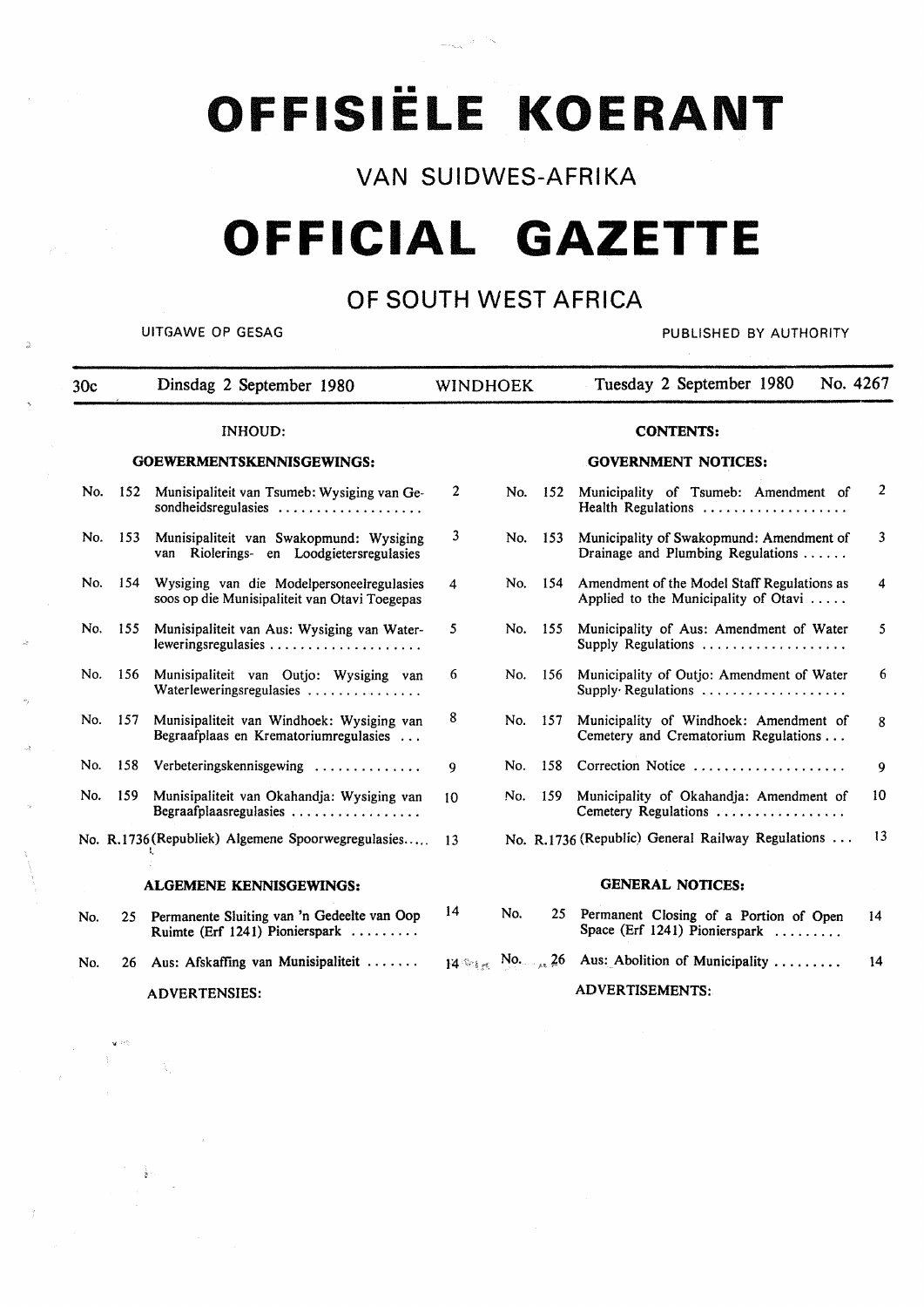$\Delta \equiv \omega_f$ 

**Goewermentskennisgewings** 

Die volgende Goewermentskennisgewings word vir algemene inligting gepubliseer.

> A. F. van R. MOUTON *Sekretaris: Administrasie vir Blankes*

No. 152 2 September 1980

#### MUNISIPALITEIT VAN TSUMEB:

#### WYSIGING VAN GESONDHEIDSREGULASIES

Die Uitvoerende Komitee van die Blankes het kragtens Artikel 243 van die Munisipale Ordonnansie, 1963 (Ordonnansie 13 van 1963) die onderstaande wysiging goedgekeur van die Gesondheidsregulasies van die Munisipaliteit van Tsumeb, afgekondig by Goewermentskennisgewing 131 van 1956, soos gewysig by Goewermentskennisgewings 137 van 1957, 48 van 1965, 107 van 1970, 143 van 1971, 170 van 1972, 3 en 132 van 1975, 190 van 384 van 1976 en 175 van 1978.

#### SKRAP BYLAE "C" EN VERVANG DIT MET DIE VOLGENDE NUWE BYLAE.

#### BYLAE "C"

#### 1. (a) *Huisvullis*

Vir die verwydering van huisvullis vanaf alle persele, per vullis-houers, per maand . R5,00

*(b) Tuinvullis* 

Vir die verwydering van takke en ander snoeisels en plantemateriaal op aanvraag, per vrag of gedeelte daarvan .............. R6,00

(c) *Vullis ajkomstig van sakepersele* 

Vir die verwydering van hanteerbare vullis op aanvraag:

- (i ) Per vullishouers, per maand . R5,00
- (ii) Per sleepwavrag of gedeelte daarvan .................... R3,00
- (iii) Per vragmotorvrag of gedeelte daarvan .........................R6.00
- (d) *Vul/is wat nie onder paragrawe (a), (b) en (c) val nie*

Vir die verwydering van alle ander hanteerbare materiaal wat nie plantmateriaal is nie, soos grond, bakstene sementstene ens. op aanvraag, per vrag of gedeelte daarvan Rl0,00

## Government Notices

The following Government Notices are published for general information.

> A. F. van R. MOUTON *Secretary: Administration for Whites*

#### MUNICIPALITY OF TSUMEB:

#### AMENDMENT OF HEALTH REGULATIONS

The Executive Committee of the Whites has under Section 243 of the Municipal Ordinance, 1963 (Ordinance 13 of 1963) approved the following amendment of the Health Regulations of the Municipality of Tsumeb promulgated under Government Notice 131 of 1956, as amended by Government Notices 137 of 1957, 48 of 1965, 107 of 1970, 143 of 1971, 170 of 1972, 3 and 132 of 1975, 190 and 384 of 1976 and 175 of 1978.

#### DELETE SCHEDULE "C" AND SUBSTITUTE IT WITH THE FOLLOWING NEW SCHEDULE

#### SCHEDULE "C"

1. (a) *Domestic Refuse* 

For the removal of domestic refuse from all premises, per receptacle, per month .. R5,00

(b) *Garden Refuse* 

For the removal of branches and other trimmings and vegetable matter, on application, per load or part thereof ........... R6,00

(c) *Refuse from ·business premises* 

For the removal of manageable refuse on application:

- (i) Per container, per month ...... R5,00
- (ii) Per trailer load or part thereof .. R3,00
- (iii) Per lorry load or part thereof .. R6,00
- (d) *Refuse not mentioned under paragraphs (a), (b) and (c) above*

For the removal of all other manageable material, not being vegetable matter, such as earth, bricks, concrete slabs, etc. on application, per load or part thereof  $\dots$  R10,00

No. 152 2 September 1980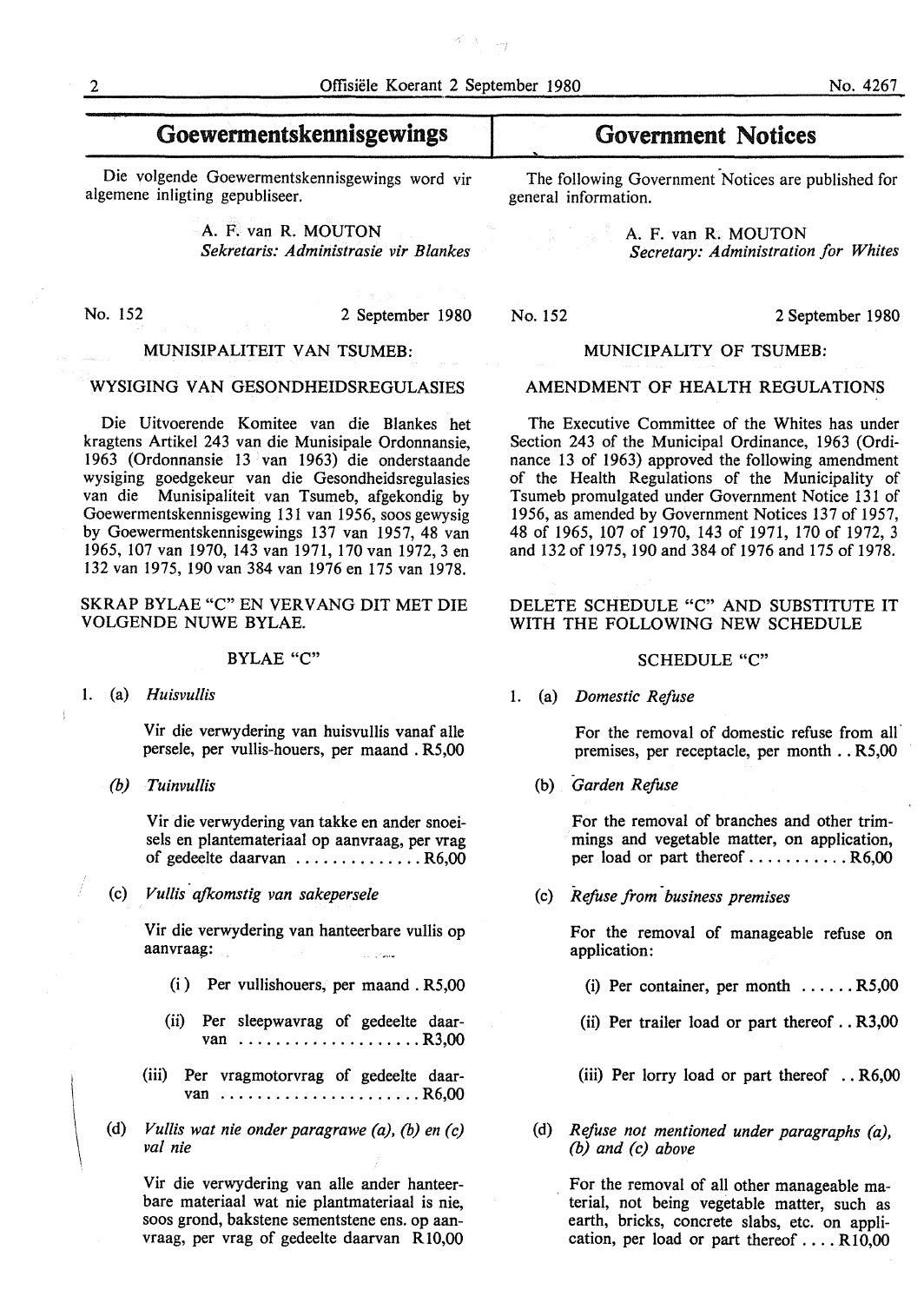.,.

#### No. 153 2 September 1980

#### MUNISIPALITEIT VAN SWAKOPMUND: WYSIGING VAN RIOLERINGS- EN LOOD-GIETERSREGULASIES

Die Uitvoerende Komitee van die Blankes het kragtens artikel 243 van die Munisipale Ordonnansie 1963 (Ordonnansie 13 van 1963) die volgende wysiging goedgekeur van die regulasies afgekondig by Goewermentskennisgewing 254 van 1958, SOOS gewysig by Goewermentskennisgewings 120 van 1960, 234 van 1966, 206 van 1974, 216 van 1976, 162 van 1977, 278 van 1978 en 154 en 155 van 1979.

Paragrawe 7A en 7B van Hoofstuk XIV word hierby deur die volgende paragrawe vervang:

#### "7. A. ALLE DORPE, BEHALWE MONDESA

| KOLOM I            |                                                                                                                                               | KOLOM <sub>2</sub>                                                                                                                   | KOLOM 3                                                                                                                                                                                                                                                                                                                                     |
|--------------------|-----------------------------------------------------------------------------------------------------------------------------------------------|--------------------------------------------------------------------------------------------------------------------------------------|---------------------------------------------------------------------------------------------------------------------------------------------------------------------------------------------------------------------------------------------------------------------------------------------------------------------------------------------|
| Gebruiksdoeleindes |                                                                                                                                               | <b>Basiese Tarief</b>                                                                                                                | Addisionele gelde                                                                                                                                                                                                                                                                                                                           |
| (i)                | Woonhuise<br>en<br>skakelhuise                                                                                                                | R3,75 per 100m <sup>2</sup> per jaar met R45.00 per wooneenheid per<br>'n minimum van R45,00 per jaar<br>jaar                        |                                                                                                                                                                                                                                                                                                                                             |
| (ii)               | Woonstelle en lo<br>sicshuise                                                                                                                 | R3.75 per 100m <sup>2</sup> per jaar met<br>'n minimum van R45,00 per<br>iaar                                                        | R45,00 per jaar per woon-<br>eenheid                                                                                                                                                                                                                                                                                                        |
| (iii)              | Besighede,<br>sake-<br>persele, klubs en in-<br>rigtings                                                                                      | R3.75 per 100m <sup>2</sup> per jaar met<br>'n minimum van R45,00 per<br>jaar                                                        | R2.82 per 10m <sup>2</sup> vloeropper-<br>vlakte per jaar                                                                                                                                                                                                                                                                                   |
| (iv)               | Hotels                                                                                                                                        | R4.38 per 100m <sup>2</sup> per jaar met<br>'n minimum van R45.00 per<br>jaar                                                        | R9.38 per 10m <sup>2</sup> vloeropper-<br>viakte per jaar                                                                                                                                                                                                                                                                                   |
| (v)                | Skole, hostelle en<br>kinderbewaarskole                                                                                                       | R2.50 per 100m <sup>2</sup> per jaar met<br>'n minimum van R45.00 per<br>jaar                                                        | R3.75 per jaar vir elke leer-<br>ling, koshuisbewoner, leer-<br>krag of kind ge-baseer op die<br>gemiddelde daaglikse totaal<br>gedurende die voorafgaande<br>kalenderjaar, (Die Hoof van<br>die betrokke koshuis, skool of<br>kollege moet aan die einde<br>van elke kalenderjaar 'n ge-<br>sertifiseerde opgaaf aan die<br>Raad voorlê.). |
| (vi)               | Sportterreine (In-<br>gesluit<br>sportter-<br>reine van skole)                                                                                | R0.25 per 100m <sup>2</sup> per jaar                                                                                                 | R45.00 per gerief per jaar ·                                                                                                                                                                                                                                                                                                                |
| (vii)              | Hospitale, kerke,<br>liefdadigheidsinrig-<br>lings en Adm.<br>publicke persele<br>(Sportterreine<br>uit-<br>gesluit)                          | R2.50 per 100m <sup>2</sup> per jaar met R45.00 per gerief per jaar.<br>'n minimum van R45,00 per<br>jaar.                           |                                                                                                                                                                                                                                                                                                                                             |
|                    |                                                                                                                                               | (viii) Tehuis vir Bejaardes R2.50 per 100m <sup>2</sup> per jaar met R22.50 per gerief per jaar<br>'n minimum van R45,00 per<br>jaar |                                                                                                                                                                                                                                                                                                                                             |
| (ix)               | Sale wat 'n afson-<br>derlike eenheid<br>vorm                                                                                                 | 'n minimum van R45,00 per<br>jaar                                                                                                    | R3.75 per 100m <sup>2</sup> per jaar met R45.00 per gerief per jaar                                                                                                                                                                                                                                                                         |
| ļ<br>(x)           | Ligte nywerhede.<br>pakhuise. S.A.<br>Spoorweë. Abat-<br>toir, Brouery.<br>wasserye. looierye.<br>droogskoonmakers<br>en swaar nywer-<br>hede | R3.75 per 100m <sup>2</sup> per jaar met<br>'n minimum van R45.00 per<br>jaar<br>75<br>ł                                             | R45.00 per gerief per jaar                                                                                                                                                                                                                                                                                                                  |

#### No. 153 2 September 1980

#### **MUNICIPALITY OF SWAKOPMUND: AMENDMENT OF DRAINAGE AND PLUM-BING REGULATIONS**

The Executive Committee of the Whites has under section 243 of the Municipal Ordinance, 1963 (Ordinance 13 of 1963), approved the following amendment of the regulations promulgated by Government Notice 254 of 1958, as amended by Government Notices 120 of 1960, 234 of 1966, 206 of 1974, 216 of 1976, 162 of 1977, 278 of 1978, and 154 and 155 of 1979.

The following paragraphs are hereby substituted for paragraphs 7A and 7B of chapter XIV.

#### "7. A. ALL TOWNSHIPS, EXCEPT MONDESA

| COLUMN 1    |                                                                                                                                                    | COLUMN <sub>2</sub>                                                                                               | <b>COLUMN 3</b>                                                                                                                                                 |  |
|-------------|----------------------------------------------------------------------------------------------------------------------------------------------------|-------------------------------------------------------------------------------------------------------------------|-----------------------------------------------------------------------------------------------------------------------------------------------------------------|--|
| Utilisation |                                                                                                                                                    | <b>Basic Tariff</b>                                                                                               | Additional Tariff                                                                                                                                               |  |
| (i)         | Dwelling houses<br>and semi-detached<br>houses                                                                                                     | R3.75 per 100m <sup>2</sup> per annum<br>with a minimum of R45,00<br>per an-num                                   | R45,00 per residential unit<br>per annum                                                                                                                        |  |
| (ii)        | Flats and boarding<br>houses                                                                                                                       | R3,75 per 100m <sup>2</sup> per annum<br>with a minimum of R45,00<br>per annum                                    | R45,00 per residential unit<br>per annum                                                                                                                        |  |
| (iii)       | clubs and institu-<br>tions                                                                                                                        | Businesses, com- R3.75 per 100m <sup>2</sup> per annum<br>mercial premises, with a minimum of R45.00<br>per annum | R2.82 per 10m <sup>2</sup> of floor area<br>per annum                                                                                                           |  |
| (iv)        | Hotels                                                                                                                                             | R4.38 per 100m <sup>2</sup> per annum<br>with a minimum of R45,00<br>per annum                                    | R9.38 per 10m <sup>2</sup> of floor area<br>per annum                                                                                                           |  |
|             | (v) Schools,<br>hostels<br>and creches                                                                                                             | R2.50 per 100m <sup>2</sup> per annum<br>with a minimum of R45,00<br>per annum                                    | R3,75 per annum for every<br>pupil, boarder, teacher or<br>child, based on the average<br>daily total during the pre-<br>ceding calender year.                  |  |
|             |                                                                                                                                                    |                                                                                                                   | (A certified return shall be<br>furnished to the Council at<br>the end of each calender year<br>by the principal of the hostel,<br>school or college concerned) |  |
|             | (vi) Sports grounds<br>(including sports<br>grounds of schools)                                                                                    | $R0.25$ per $100m2$ per annum                                                                                     | R45.00 per convenience per<br>annum                                                                                                                             |  |
| (vii)       | Hospitals,<br>chur-<br>ches, charitable in-<br>stitutions and<br>public Administra-<br>tion premises (ex-<br>cluding sports<br>grounds)            | R2.50 per 100m <sup>2</sup> per annum<br>with a minimum of R45.00<br>per annum                                    | R45,00 per convenience per<br>annum<br>÷,                                                                                                                       |  |
|             | (viii) Old age homes                                                                                                                               | R2.50 per 100m <sup>2</sup> per annum<br>with a minimum of R45,00<br>-per annum                                   | R22.50 per convenience per<br>annum                                                                                                                             |  |
|             | separate unit                                                                                                                                      | (ix) Halls forming a R3.75 per 100m <sup>2</sup> per annum<br>with a minimum of R45.00<br>per annum               | R45,00 per convenience per<br>annum                                                                                                                             |  |
| (x)         | Light industries,<br>warehouses. SA<br>Railways, abat-<br>toirs, breweries,<br>laundries, tanne-<br>ries dry cleaners<br>and heavy in-<br>dustries | R3.75 per 100m <sup>2</sup> per annum<br>with a minimum of R45,00<br>per annum                                    | R45.00 per convenience per<br>annum                                                                                                                             |  |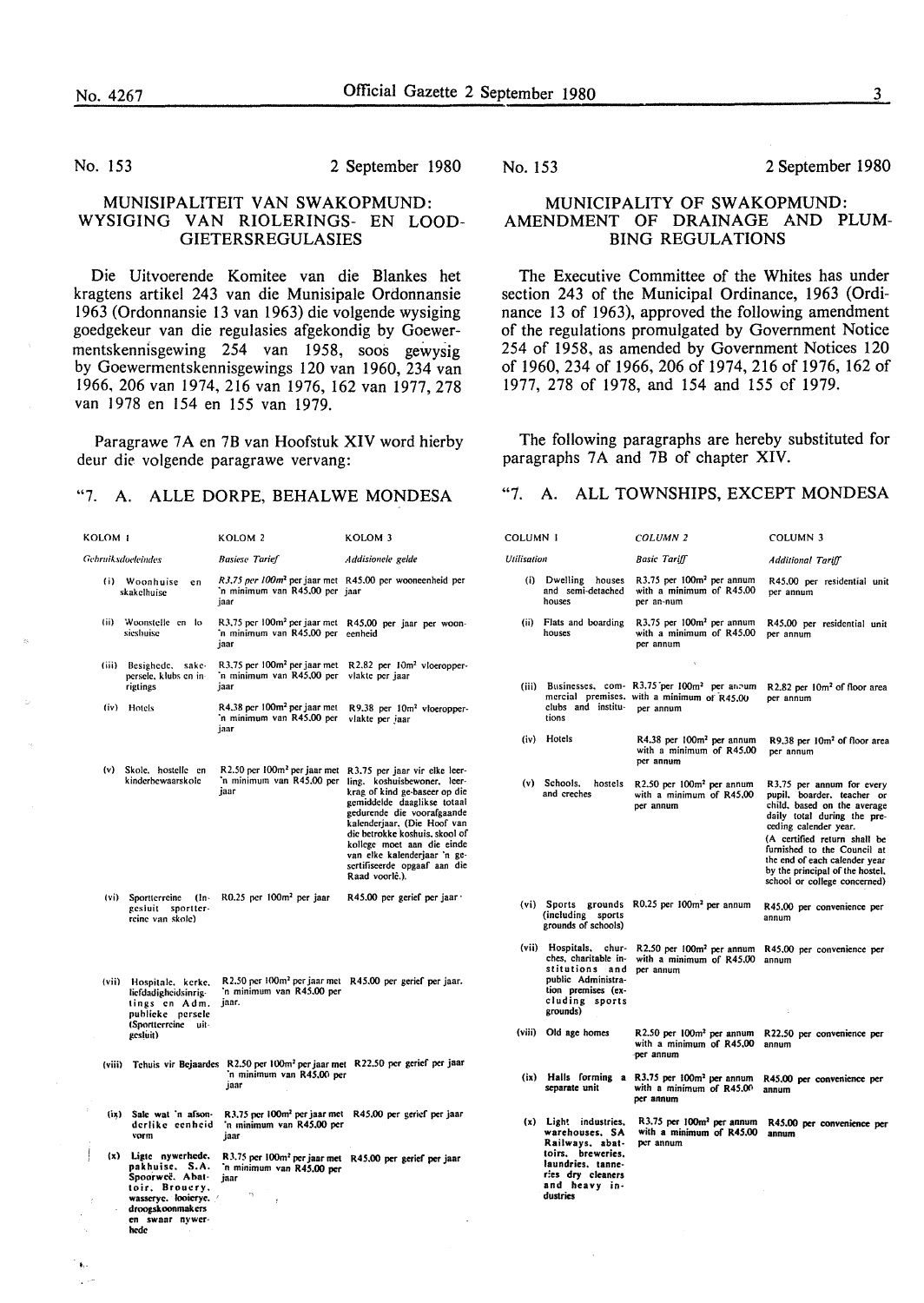| $(x_i)$ | Openbare latrines                                     | R37,50 per gebou per jaar                                                                            | R45,00 per gerief per jaar                                                                                                                                                                                                                                                                 |
|---------|-------------------------------------------------------|------------------------------------------------------------------------------------------------------|--------------------------------------------------------------------------------------------------------------------------------------------------------------------------------------------------------------------------------------------------------------------------------------------|
| (xii)   | Gevangenisse                                          | R3,75 per 100m <sup>2</sup> per jaar met<br>'n minimum van R45,00 per<br>jaar                        | R9,38 per jaar vir iedere in-<br>woner gebaseer op die ge-<br>middelde daaglikse totaal ge-<br>durende die voorafgaande<br>jaar. ('n Gesertifiseerde<br>opgaaf moet aan die einde<br>van elke kalenderjaar deur<br>die Hoofbewaarder van die<br>Gevangenis aan die Raad<br>voorgelê word). |
|         | (xiii) Tydelike aansluiting                           |                                                                                                      | R9,38 per gerief per maand                                                                                                                                                                                                                                                                 |
| (xiv)   | Woonwaparke                                           |                                                                                                      |                                                                                                                                                                                                                                                                                            |
| (a)     | 140 000m <sup>2</sup>                                 | Benutbare oppervlakte: R2,50 per 100m <sup>2</sup> per jaar met<br>'n minimum van R45,00 per<br>jaar |                                                                                                                                                                                                                                                                                            |
| (b)     | Gerieweblokke, 1480m <sup>2</sup><br>vloeroppervlakte |                                                                                                      | R90,00 per 10m <sup>2</sup> per jaar                                                                                                                                                                                                                                                       |
| (c)     | Kantore: 5 geriewe                                    |                                                                                                      | R45,00 per gerief per jaar                                                                                                                                                                                                                                                                 |
|         | (d) Woonstelle                                        |                                                                                                      | R45,00 per gerief per jaar.                                                                                                                                                                                                                                                                |

#### 7. **B MONDESA**

| iv | (i)   | Woonhuise<br>en<br>skakelhuise                                                                             | 'n Allesinsluitende tarief van<br>R25,00 per wooneenheid per<br>jaar                                                                 |                                                                             |
|----|-------|------------------------------------------------------------------------------------------------------------|--------------------------------------------------------------------------------------------------------------------------------------|-----------------------------------------------------------------------------|
|    | (ii)  | 3 Besighede,<br>sake-<br>persele, liefdadigheidsinrig-<br>tings, kinderbewaarskole.<br>klubs en inrigtings | R1.25 per 100m <sup>2</sup> per jaar met R2.25 per 10m <sup>2</sup> vloeropper-<br>'n minimum van R12.50 per vlakte per jaar<br>jaar |                                                                             |
|    | (iii) | Hotels                                                                                                     | 'n minimum van R12,50 per oppervlakte per jaar<br>jaar                                                                               | R1,25 per 100m <sup>2</sup> per jaar met R13,50 per 10m <sup>2</sup> vloer- |
|    | (iv)  | Losieshuise,<br>Hos-<br>telle en menasies                                                                  | R0.63 per bed per jaar                                                                                                               | R9.38 per bed per jaar                                                      |
|    |       | (v) Sportterreine<br>met<br>inbegrip van sport-<br>terreine van skole                                      | R0,05 per 100m <sup>2</sup> per jaar                                                                                                 | R22,50 per gerief per jaar                                                  |
|    |       | (vi) Openbare latrines                                                                                     | R30.00 per gebou per jaar R22.50 per gerief per jaar                                                                                 |                                                                             |
|    | (vii) | ander Staats-<br>publicke persele<br>(Sportterreine en<br>tuinerye uitgesluit)                             | Hospitale, skole en R1,88 per 100m <sup>2</sup> per jaar                                                                             | R22.50 per gerief per jaar                                                  |
|    |       | pakhuise                                                                                                   | (viii) Sale, kerke en R1,25 per 100m <sup>2</sup> per jaar                                                                           | R22,50 per gerief per jaar                                                  |
|    |       | (ix) Tydelike aan-<br>sluiting                                                                             |                                                                                                                                      | R9.38 per gerief per maand.".                                               |
|    |       |                                                                                                            |                                                                                                                                      |                                                                             |

No. 154 2 September 1980

#### WYSIGING VAN DIE MODELPERSONEEL-REGULASIES SOOS OP DIE MUNISIPALITEIT VAN OTAVI TOEGEPAS

Die Uitvoerende Komitee van die Blankes het kragtens artikel 243 van die Munisipale Ordonnansie 1963 (Ordonnansie 13 van 1963) die volgende regulasie goedgekeur wat deur die Munisipaliteit van Otavi gemaak is om 'n verdere wysiging teweeg te bring van die Modelpersoneelregulasies, afgekondig by Goewermentskennisgewing 119 van 2 Oktober 1969 en·

| (xi)    | Public toilets                                                                                                  | R37,50 per building per an-<br>num                                                        | R45,00 per convenience per<br>annum                                                                                                                                                                                                                             |
|---------|-----------------------------------------------------------------------------------------------------------------|-------------------------------------------------------------------------------------------|-----------------------------------------------------------------------------------------------------------------------------------------------------------------------------------------------------------------------------------------------------------------|
| (xii)   | Prisons                                                                                                         | R3,75 per 100m <sup>2</sup> per annum<br>with a minimum of R45,00<br>per annum            | R9,38 per annum for every<br>resident, based on the<br>average daily total during the<br>preceding calendar year. (A<br>certified return shall be fur-<br>nished to the Council at the<br>end of each calender year by<br>the chief warden of the pri-<br>son). |
| iii)    | Temporary<br>connections                                                                                        |                                                                                           | R9,38 per convenience per<br>month                                                                                                                                                                                                                              |
| (xiv)   | Caravan parks:                                                                                                  |                                                                                           |                                                                                                                                                                                                                                                                 |
| (a)     | Serviceable<br>area: 140 000<br>m <sup>2</sup>                                                                  | R2,50 per 100m <sup>2</sup> per annum<br>with a minimum of R45,00<br>per annum            |                                                                                                                                                                                                                                                                 |
| (b)     | Facility blocks: 1 480<br>m <sup>2</sup> floor area                                                             |                                                                                           | R90,00 per 10m <sup>2</sup> per annum                                                                                                                                                                                                                           |
| (c)     | Offices: 5 conveniences                                                                                         |                                                                                           | R45,00 per convenience per<br>annum                                                                                                                                                                                                                             |
| (d)     | Flats                                                                                                           |                                                                                           | R45,00 per flat per annum.".                                                                                                                                                                                                                                    |
| 7.      | В                                                                                                               | <b>MONDESA</b>                                                                            |                                                                                                                                                                                                                                                                 |
| (i)     | Dwelling<br>houses<br>and semi-detached<br>houses                                                               | An all-inclusive charge of<br>R25.00 per residential unit<br>per annum                    |                                                                                                                                                                                                                                                                 |
| (ii)    | Businesses.<br>commer-cial pre-<br>mises, charitable in-<br>stitutions, creches,<br>clubs and institu-<br>tions | R1,25 per 100m <sup>2</sup> per annum<br>with a minimum of R12,50<br>per annum            | R2.25 per 10m <sup>2</sup> floor area<br>per annum                                                                                                                                                                                                              |
| (iii)   | Hotels <b>Exercise</b>                                                                                          | R1,25 per 100m <sup>2</sup> per annum<br>with a minimum of R12,50<br>per annum            | R13.50 per 10m <sup>2</sup> floor area<br>per annum                                                                                                                                                                                                             |
| (iv)    | hostels and messes                                                                                              | Boarding houses, R0.53 per bed per annum                                                  | R9.38 per bed per annum                                                                                                                                                                                                                                         |
| (v)     | Sports grounds (in-<br>cluding sports-<br>grounds of schools)                                                   | R0.05 per 100m <sup>2</sup> per annum                                                     | R22.50 per convenience per<br>annum                                                                                                                                                                                                                             |
| $(v_i)$ | Public<br>convenien<br>ces                                                                                      | R30,00 per building per an-<br>num                                                        | R22,50 per convenience per<br>annum                                                                                                                                                                                                                             |
|         | and other State/<br>public premises (ex-<br>cluding sports<br>grounds and gar-<br>dens)                         | (vii) Hospitals, schools R1.88 per 100m <sup>2</sup> per annum R22.50 per convenience per | annum                                                                                                                                                                                                                                                           |
| (viii)  | warehouses                                                                                                      | Halls, churches and R1.25 per 100m <sup>2</sup> per annum                                 | R22,50 per convenience per<br>annum                                                                                                                                                                                                                             |
| (ix)    | Temporary connec-<br>tions                                                                                      |                                                                                           | R9,38 per convenience per<br>month.".                                                                                                                                                                                                                           |
|         |                                                                                                                 |                                                                                           |                                                                                                                                                                                                                                                                 |

#### No. 154

2 September 1980

#### AMENDMENT OF THE MODEL STAFF REGU-LATIONS AS APPLIED TO THE MUNICIPALITY OF OTAVI

The Executive Committee of the Whites has under section 243 of the Municipal Ordinance, 1963 (Ordinance 13 of 1963), approved the following regulation made by the Municipality of Otavi to effect a further amendment to the Model Staff Regulations, promulgated by Government Notice 119 of 2 October 1969 and amended by Government Notices 10 of 1970, 38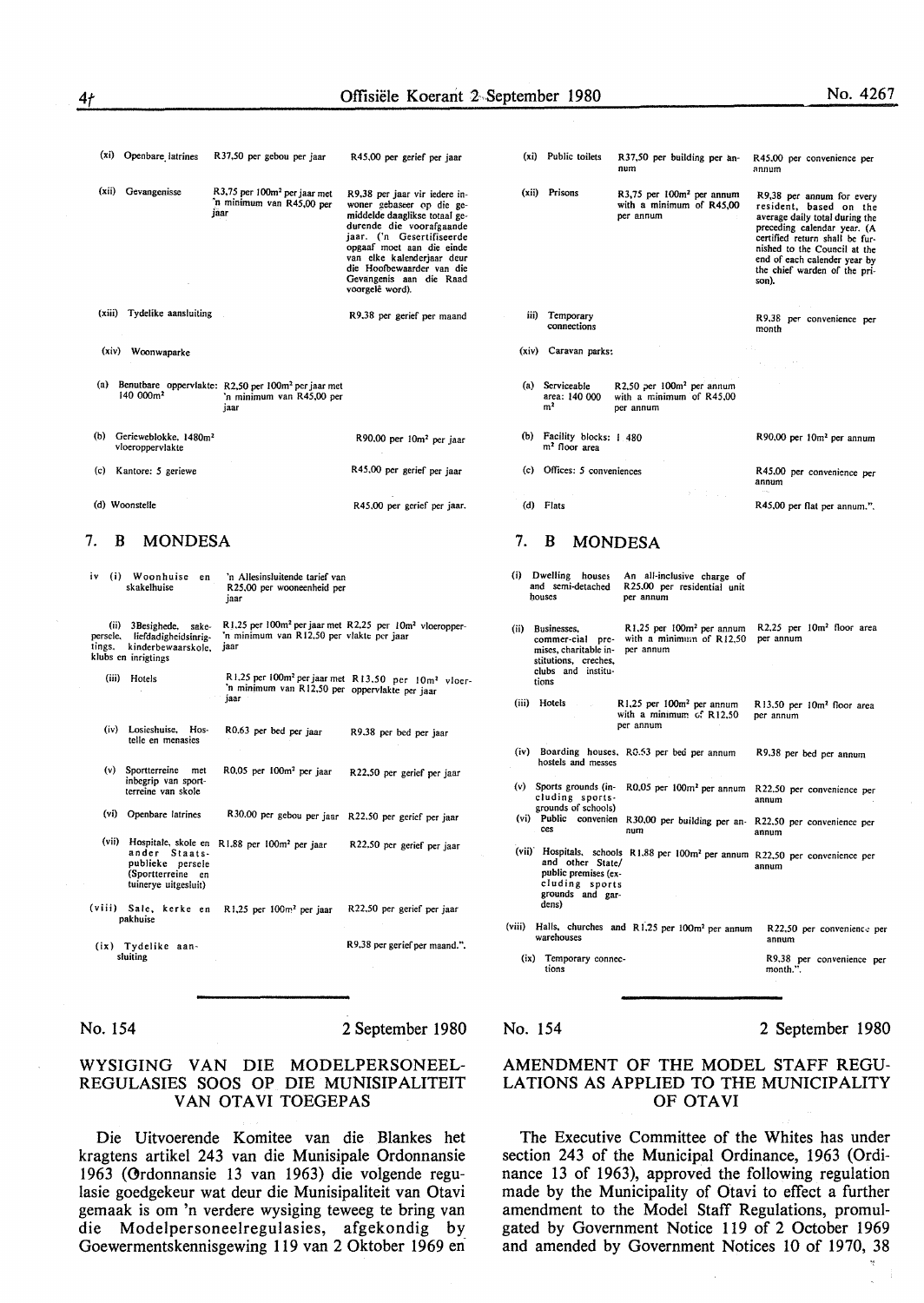gewysig by Goewermentskennisgewings 10 van 1970, 38 en 162 van 1971, 225 van 1973, 128 van 1977 en 128 van 1980, en, ten opsigte van genoemde Munisipaliteit, toegepas by Goewermentskennisgewing 20 van 2 Maart 1970 en gewysig by Goewermentskennisgewing 58 van 1971:

Regulasie 32 word hierby gewysig deur die skaal in sub-regulasie (1) deur die volgende skaal te vervang:

| "Enjinslagvolume" en antaŭra en la forma de la forma de la forma de la forma de la forma de la forma de la forma de la forma de la forma de la forma de la forma de la forma de la forma de la forma de la forma de la forma d | Toelae per<br>kilometer |
|--------------------------------------------------------------------------------------------------------------------------------------------------------------------------------------------------------------------------------|-------------------------|
| Tot en met $1550 \text{ cm}^3 \dots \dots \dots \dots \dots \dots \dots 12c$<br>1551 cm <sup>3</sup> tot 2500 cm <sup>3</sup> 16c<br>$2501$ cm <sup>3</sup> tot 3500 cm <sup>3</sup> 18c                                       |                         |

No. 155 2 September 1980

#### MUNISIPALITEIT VAN AUS:

#### WYSIGING VAN WATERLEWERINGSREGU-**LASIES**

Die Uitvoerende Komitee van die Blankes het kragtens artikel 243 van die Munisipale Ordonnansie 1963 (Ord. 13 van 1963) die onderstaande wysiging goedgekeur van die regulasies afgekondig by Goewermentskennisgewing 209 van 1954, soos gewysig by Goewermentskennisgewings 99 van 1960, 182 van 1962, 90 van 1976 en 304 van 1977.

Vervang paragrawe (I) en (2) van Bylae B deur die volgende paragrawe:

- "(1) Vir die lewering van water aan enigeen behalwe die Administrasie van die Suid-Afrikaanse Spoorweë en Hawens:
	- (a) Minimum heffing per maand ongeag of water gebruik is al dan nie ..... R 1,05
	- (b) Per volle  $M^3$  werklik gelewer ...  $R0,32$
- (2) Vir die lewering van water aan die Administrasie van die SuidAfrikaanse Spoorwee en Hawens:

Per voile M3 werklik gelewer . R0,32"

and 162 of 1971, 225 of 1973, 128 of 1977 and 128 of 1980, and, in respect of the said Municipality, applied by Government Notice 20 of 2 March 1970 and amended by Government Notice 58 of 1971:

Regulation 32 is hereby amended by the substitution for the scale in subregulation (1) of the following scale

"Engine swept volume . . . . . . . . . . . . . Allowance per kilometre

Up to and including  $1550 \text{ cm}^3 \dots \dots \dots \dots \dots 12c$  $1551 \text{ cm}^3 \text{ to } 2500 \text{ cm}^3 \dots \dots \dots \dots \dots \dots \dots 16c$  $2501 \text{ cm}^3 \text{ to } 3500 \text{ cm}^3 \dots \dots \dots \dots \dots \dots \dots 18c$  $3501 \text{ cm}^3$  and above  $\dots \dots \dots \dots \dots \dots 20c$ .".

No. 155 2 September 1980

#### **MUNICIPALITY OF AUS-:**

#### **AMENDMENT** OF **WATER SUPPLY** REGU-**LATIONS**

The Executive Committee has by virtue of section 243 of the Municipal Ordinance, 1963 ·(Ord. 13 of 1963), approved the following amendment of the regulations promulgated under Government Notice 209 of 1954, as amended by Government Notices 99 of 1960, 182 of 1962, 90 of 1976 and 304 of 1977.

Substitute the following paragraphs for paragraphs (1) and (2) of Schedule  $\overline{B}$ :

- "(I) For the supply of water to anyone except the Administration of the South African Railways and Harbours:
	- (a) Minimum charge per month whether water is used or not  $\dots \dots \dots \dots \dots$ . R1,05
	- (b) For each full  $M^3$  supplied  $\ldots \ldots$  R0,32
	- (2) Water supplied to the Administration of the South African Railways and Harbours:

For each full  $m^3$  supplied  $\ldots$  R0,32".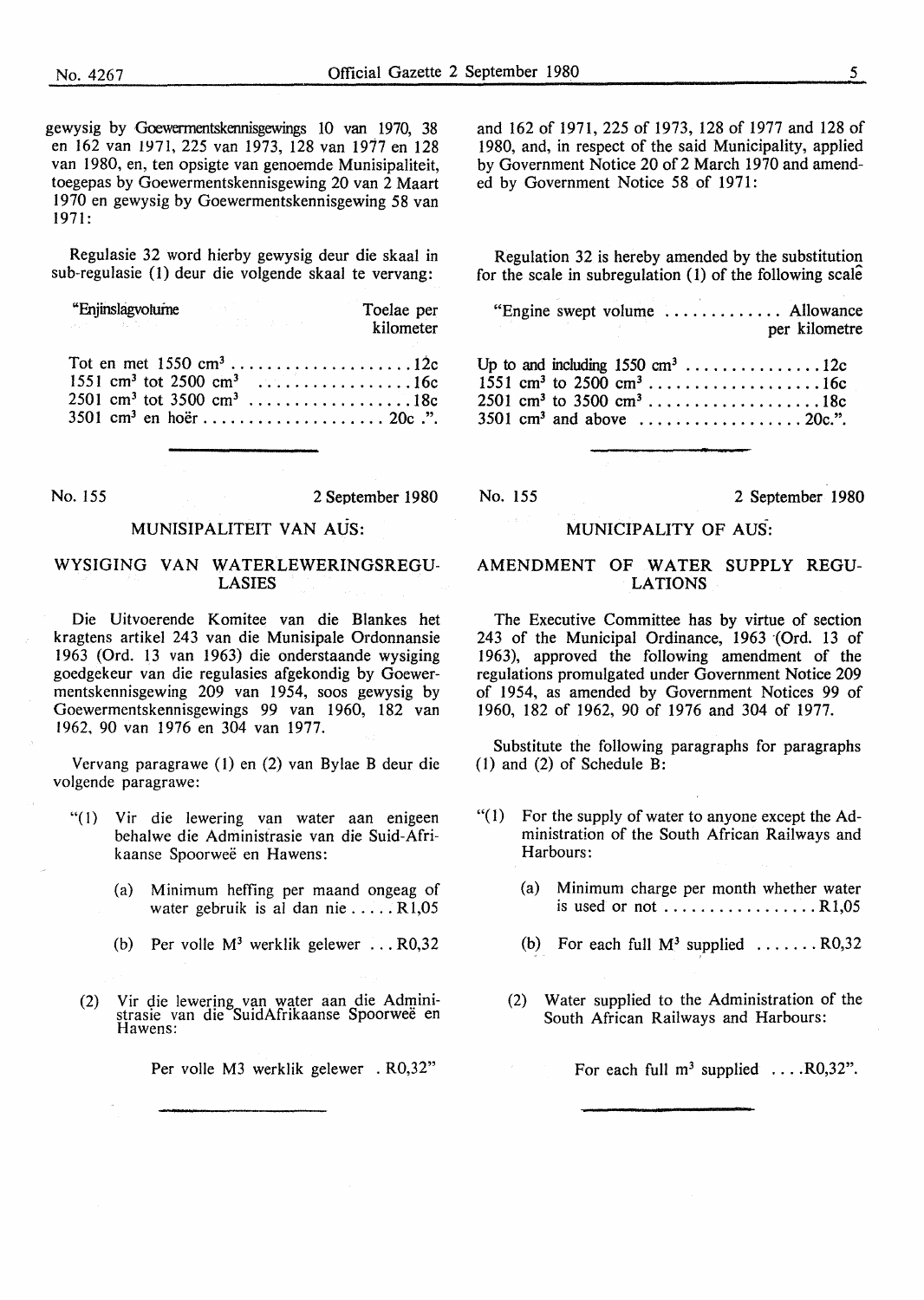#### No. 156 2 September 1980

#### **MUNISIPALITEIT VAN OUTJO: WYSIGING VAN WATERLEWERINGS-REGULASIES**

Die Uitvoerende Komitee van die Blankes het kragtens artikel 243 van die Munisipale Ordonnansie 1963 (Ordonnansie 13 van 1963) die volgende wysiging goedgekeur van die regulasies afgekondig by Goewermentskennisgewing 16 van 1974, soos gewysig by Goewermentskennisgewing 150 van 1975.

Aanhangsel A word hierby deur die volgende aanhangsel vervang:

#### **"AANHANGSEL A**

#### **W ATERLEWERINGSTARIEF**

Die Raad hef hierby die volgende waterleweringstariewe wat, tensy anders aangedui, maandeliks opeisbaar is:

I. ALLE VERBRUIKERS, BEHALWE VERBRUIKERS IN DIE LOKASIE:

Vir die lewering van water:

- (a) 'n minimum van R2,50 per maand waarvoor 'n maksimum van 10 kiloliter water voorsien sat word;
- (b) R0,25 per kiloliter vir alle water wat meer as 10 kiloliter is.

#### 2. VERBRUIKERS IN DIE LOKASIE:

Vir die lewering van water ... R0,125 per kiloliter.

- 3. HERSTEL VAN WATERMETERS:
- (a) Die volgende bedrae is betaalbaar ten opsigte van die herstel van 'n watermeter indien sodanige watermeter, volgens die mening van die ingenieur, opsetlik beskadig is of beskadig is as gevolg van growwe nalatigheid:
	- (i) vir meters tot 'n grootte van 25 millimeter ........................ R10,00
	- (ii) vir meters groter as 25 millimeter, die werklike koste van die herstel van die meter, plus 15% met 'n minimum van ... Rl0,00
- (b) vir die vervanging van 'n seel waaraan 'n waterverbruiker gepeuter het ................ R1,00.

No. 156 2 September 1980

#### MUNICIPALITY OF OUTJO: AMENDMENT OF WATER SUPPLY REGULATIONS

The Executive Committee of the Whites has under section 243 of the Municipal Ordinance, 1963 (Ordinance 13 of 1963), approved the following amendment of the regulations promulgated by Government Notice 16 of 1974, as amended by Government Notice 150 of 1975.

The following annexure is hereby substituted for Annexure A:

#### "ANNEXURE A

#### WATER SUPPLY TARIFF

The Council hereby levies the following water supply tariffs which shall, unless otherwise indicated, become due and payable monthly:

1. ALL CONSUMERS, EXCEPT CONSUMERS IN THE LOCATION:

For the supply of water:

- (a) a minimum of R2,50 per month for which a maximum of 10 kilolitres water will be supplied;
- (b) R0,25 per kilolitre for all water in excess of 10 kilolitres.

#### 2. CONSUMERS IN THE LOCATION:

For the supply of water .... RO, 125 per kilolitre.

- 3. REPAIR OF WATER METERS:
- (a) The following amounts shall be payable in respect of the repair of a water meter if, in the opinion of the engineer, such water meter was wilfully damaged or was damaged as a result of gross negligence:
	- (i) for meters up to 25 millimetres in size  $R10,00$
	- (ii) for meters larger than 25 millimetres, the actual cost of the repair of the meter, plus 15% with a minimum of  $\dots\dots\dots\dots$  R10,00
- (b) for replacing a seal with which the consumer has tampered ......................... Rl,00.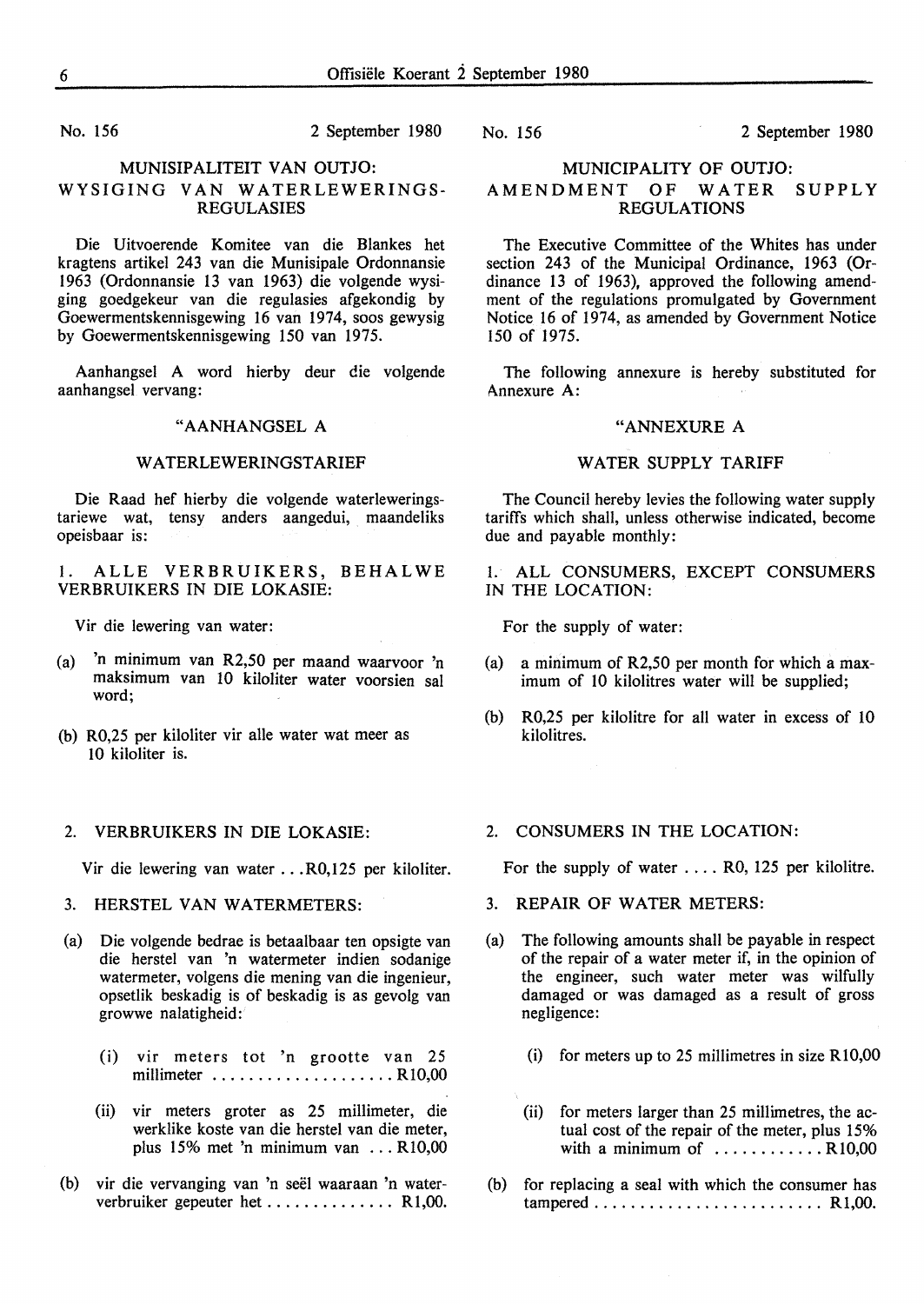#### 4. TOETS VAN WATERMETERS:

Vir die toets van 'n watermeter is 'n bedrag van R4,00 vooruitbetaalbaar.

#### 5. NUWE WATERAANSLUITINGS:

Vir die verskaffing, aanlegging en instandhouding van 'n verbindingspyp, tesame met die koste om die verbruiker se diens met die verbindingspyp te verbind:

- (a) vir 'n pyp met 'n diameter van hoogstens 20 millimeter ........................... R42,00
- (b) vir 'n pyp met 'n diameter van meer as 20 millimeter, maar hoogstens 25 millimeter ... R48,00
- (c) vir 'n pyp met 'n diameter van meer as 25 millimeter, maar hoogstens 40 millimeter ... R56,00
- (d) vir 'n pyp met 'n diameter van meer as 40 millimeter, maar hoogstens 50 millimeter R 74,00
- (e) vir 'n pyp met 'n diameter van meer as 50 millimeter, maar hoogstens 80 millimeterR140,00
- (f)vir 'n pyp met 'n diameter van meer as 80 millimeter, maar hoogstens 100 millimeter ........ R180,00
- $(g)$  vir 'n pyp met 'n diameter van meer as 100 millimeter .................. die werklike koste.
- 6. DIVERSE GELDE EN HEFFINGS:
- (a) Aansluitingsgeld vir 'n eerste aansluiting of heraansluiting na afsluiting op versoek van die verbruiker:
- (i) gedurende kantoorure ................ R2,00
- $(ii)$  na kantoorure  $\ldots \ldots \ldots \ldots \ldots \ldots$  R4,00
- (b) Heraansluiting nadat toevoer gestaak is weens wanbetaling of oortreding van die regulasies ............................ R4,00
- (c) Afsluiting op versoek van die verbruiker . R2,00
- (d) Spesiale meterlesing  $\dots \dots \dots \dots \dots$  R2,00
- (e) Vir werk of dienste deur die Raad in verband met die lewering van water, waar sodanige werk of dienste nie onder enige van die voorafgaande tariewe val nie, is die uitgawe verhaalbaar op die basis van werklike koste, plus 15%.

#### 4. TESTING OF WATER METERS:

For the testing of a water meter an amount of R4,00 shall be payable in advance.

5. NEW WATER CONNECTIONS:

For the supply, laying on and maintenance of a connection pipe, together with the cost to connect the consumers service with the connection pipe:

- (a) for a pipe with a maximum diameter of 20 millimetres ............................. R42,00
- (b) for a pipe with a diameter exceeding 20 millimetres, but not exceeding 25 millimetres R48,00
- ( c) for a pipe with a diameter exceeding 25 millimetres, but not exceeding 40 millimetres R56,00
- (d) for a pipe with a diameter exceeding 40 millimetres, but not exceeding 50 millimetres R74,00
- (e) for a pipe with a diameter exceeding 50 millimetres, but not exceeding 80 millimetres R140,00
- (f) for a pipe with a diameter exceeding 80 millimetres, but not exceeding 100 millimetresR180,00
- (g) for a pipe with a diameter exceeding 100 millimetres ..................... the actual cost.
- 6. SUNDRY FEES AND CHARGES:
- (a) Connection fee for a first connection or reconnection after disconnection at request of the consumer:
- (i) during office-hours  $\dots \dots \dots \dots \dots \dots$  . R2,00
- (ii) after office-hours  $\dots \dots \dots \dots \dots \dots$  . R4,00
- (b) Reconnection after disconnection for non-payment or contravention of the regulations ..... R4,00

uganspower-

- (c) Disconnection at consumers request  $\dots$  R2,00
- (d) Special meter reading ................ R2,00
- (e) For work or services by the Council in connection with the supply of water, where such work or services do not fall under any of the preceding tariffs, the expenditure shall be recoverable on the basis of actual cost, plus 15%.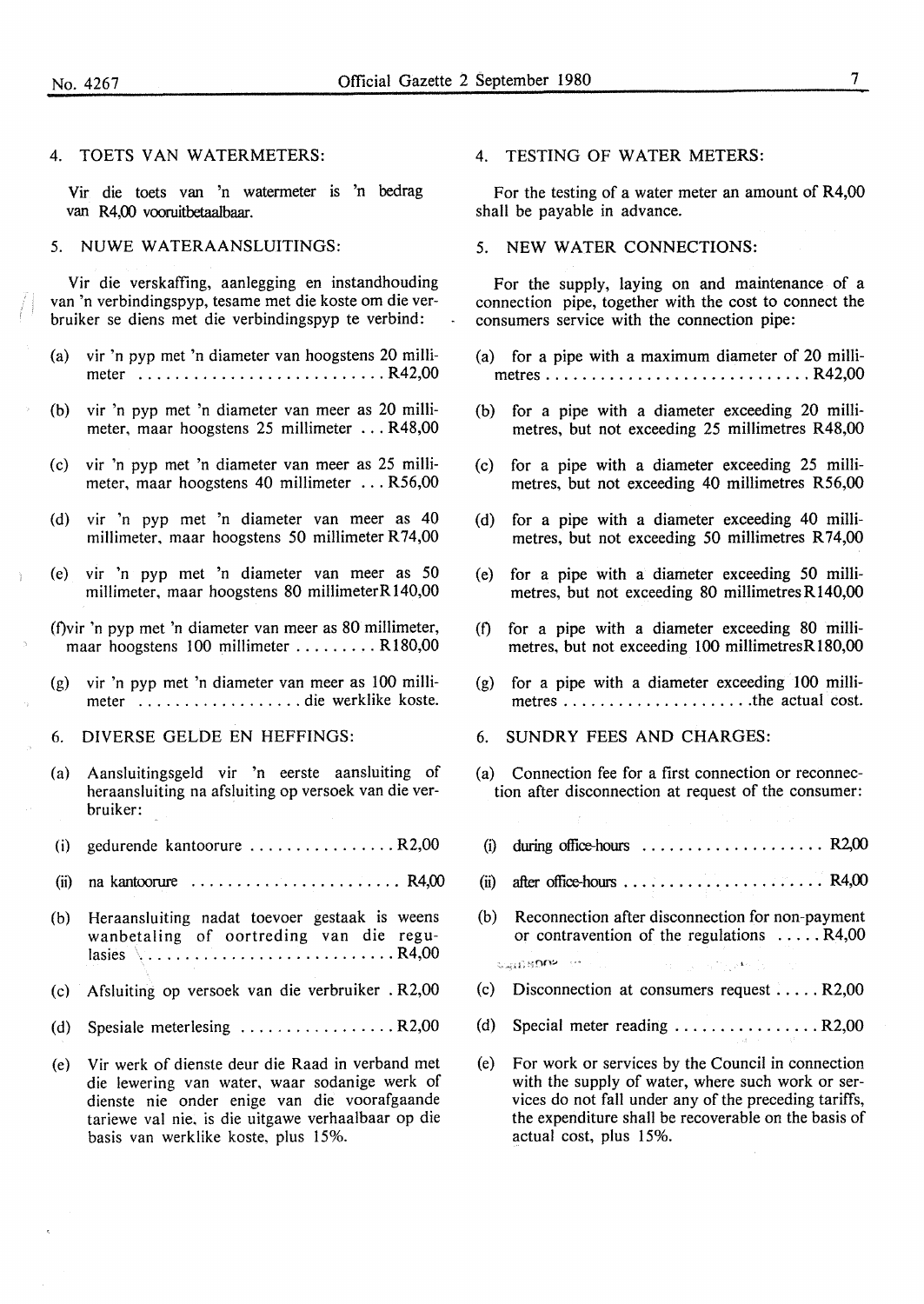#### 7. AGTERSTALLIGE GELDE:

Indien rekeninge nie betaal word voor of op die vyftiende dag van die maand wat volg op die maand waartydens die diens gelewer is nie, word 'n addisionele bedrag van R2,00 per maand per aansluiting gehef: Met dien verstande dat die Raad enige verbruiker by besluit van die betaling van sodanige bedrag kan vrystel.".

waste.

No. 157 2 September 1980

#### MUNISIPALITEIT VAN WINDHOEK:

#### WYSIGING VAN BEGRAAFPLAAS- EN KREMA TORIUMREGULASIES

Die Uitvoerende Komitee van die Blankes het kragtens artikel 243 van die Munisipale Ordonnansie 1963 (Ordonnansie 13 van 1963) die regulasies goedgekeur wat in die Bylae vervat en deur die Munisipaliteit van Windhoek gemaak is om 'n verdere wysiging teweeg te bring van die Begraafplaas- en Krematoriumregulasies, afgekondig by Goewermentskennisgewing 235 van 8 September 1975 en gewysig by Goewermentskennisgewings 97 van 1976, 137 van 1978 en 106 van 1980.

#### BYLAE

- I. Deel A van Bylae C word hierby gewysig
	- (a) deur in item 1(2)(a) die uitdrukking "R65,00" deur die uitdrukking **"R** 150,00" te vervang;
	- (b) deur in item 1(2Xb) die uitdrukking "R36,00" deur die uitdrukking **R** 75,00" te vervang;
	- (c) deur in item  $1(2)(c)$  die uitdrukking "R36,00" deur die uitdrukking "R75,00" te vervang;.
	- (d) deur in item 1(2Xd) die uitdrukking "R42,00" deur die uitdrukking "R100,00" te vervang;;
	- (e) deur in item 1(6)(a) die uitdrukking "Rl8,00" deur die uitdrukking "R40,00" te vervang;
	- (f) deur in item 1(6Xb) die uitdrukking "Rl8,00" deur die uitdrukking "R40,00" te vervang;

#### 7. FEES IN **ARREAR:**

If accounts remain unpaid after the fifteenth day of the month following the month during which the service was rendered, an additional amount of R2,- 00 per month per connection shall be levied: Provided that the Council may, by resolution, exempt any consumer from the payment of such amount.".

No. 157 2 September 1980

#### MUNICIPALITY OF WINDHOEK:

#### AMENDMENT OF CEMETERY AND CREMA-TORIUM REGULATIONS

The Executive Committee of the Whites has under section 243 of the Municipal Ordinance, 1963 (Ordinance 13 of 1963), approved the regulations which are set out in the Schedule and were made by the Municipality of Windhoek to effect a further amendment to the Cemetery and Crematorium Regulations, promulgated by Government Notice 235 of 8 September 1975 and amended by Government Notices 97 of 1976, 137 of 1978 and 106 of 1980.

#### **SCHEDULE**

- I. Part A of Schedule C is hereby amended
	- (a) by the substitution in item  $1(2)(a)$  for the expression "R65,00" of the expression **"Rl50,00";**
	- (b) by the substitution in item  $1(2)(b)$  for the expression "R36,00" of the expression "R 75,00";
	- (c) by tye substitution in item  $1(2)(c)$  for the expression "R36,00" of the expression **"R** 75,00";
	- (d) by the substitution in item  $1(2)(d)$  for the expression "R42,00" of the expression "R100,00":
	- (e) by the substitution in item  $1(6)(a)$  for the expression "R18,00" of the expression "R40,00":
	- (f) by the substitution in item  $1(6)(b)$  for the expression "F<sub>18</sub>,00" of the expression "R40,00";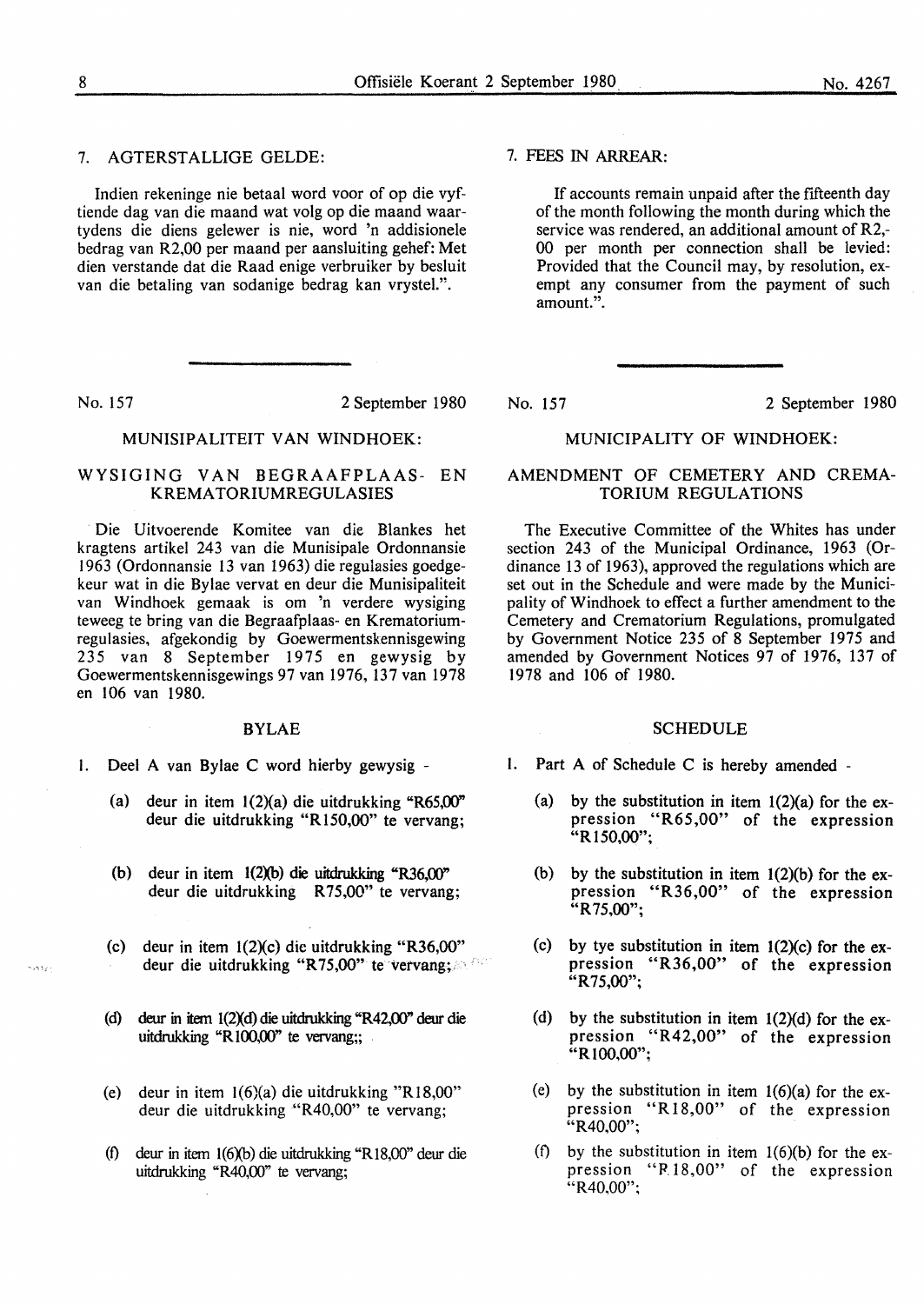- (g) deur in item 1(6)(c) die uitdrukking "R3,00" deur die uitdrukking "R10,00" te vervang;
- (h) deur in item 1(6)(d) die uitdrukking "Rl,50" deur die uitdrukking "R 10,00" te vervang;
- (i) deur in item 1(7)(a) die uitdrukking "R30,00" deur die uitdrukking "Rl00,00" te vervang;
- (j) deur in item 1(7)(b) die uitdrukking "R20,00" deur die uitdrukking "R60,00" te vervang;
- (k) deur in item  $1(7)(c)$  die uitdrukking "R15,00" deur die uitdrukking "R75,00" te vervang;
- (l) deur in item 1(8) die uitdrukking "R20,00" deur die uitdrukking "RS0,00" te vervang;
- (m) deur in item 1(9) die uitdrukking "RI0,00" deur die uitdrukking "Rl 7,00" te vervang; en
- (n) deur item 2 deur die volgende item te vervang:
	- "2. Gelde betaalbaar aan die Raad vir begraafplaas- en verassingsdienste in die geval van nie-inwoners wat nie vaste eiendom in die gebied onder die Raad se beheer besit nie:
		- ( l) Die toepaslike gelde betaalbaar ingevolge items 1(1), 1(2), 1(3), 1(4) en 1(6), plus 'n toeslag van 200 persent van sodanige gelde.
		- (2) Die toepaslike gelde betaalbaar ingevolge items 1(7), 1(8), 1(9) en 1(10), plus 'n toeslag van 75 persent van sodanige gelde.
		- (3) Die toepaslike gelde betaalbaar ingevolge items  $1(5)$  en  $1(11)$ .".
- Deel B van Bylae C word hierby gewysig ÷.
	- (a) deur in item l(l)(a) die uitdrukking "R5,00" deur die uitdrukking "R8,00" te vervang;
	- (b) deur in item 1(2Xa) die uitdrukking "R32,00" deur die uitdrukking "R54,00" te vervang;
	- (c) deur in item 1(2)(b) die uitdrukking "R20,00" deur die uitdrukking "R34,00" te vervang;
- (g) by the substitution in item  $1(6)(c)$  for the expression "R3,00" of the expression "R 10,00";
- (h) by the substitution in item  $1(6)(d)$  for the expression "R1,50" of the expression "R10,00";
- (i) by the substitution in item  $1(7)(a)$  for the expression "R30,00" of the expression "Rl00,00";
- (j) by the substitution in item  $1(7)(b)$  for the expression "R20,00" of the expression "R60,00";
- (k) by the substitution in item  $1(7)(c)$  for the expression "R15,00" of the expression "R 75,00";
- (I) by the substitution in item  $1(8)$  for the expression "R20,00" of the expression "RS0,00";
- $(m)$  by the substitution in item  $1(9)$  for the expression "R10,00" of the expression "R17,00"; and
- (n) by the substitution for item 2 of the following item:
	- "2. Fees payable to the Council for cemetery and cremation services in the case of non-residents who do not own fixed property in the area under the control of the Council:
		- (1) The applicable fees payable in terms of items  $1(1)$ ,  $1(2)$ ,  $1(3)$ ,  $1(4)$ and 1(6), plus a surcharge of 200 per cent of such fees.
		- (2) The applicable fees payable in terms of items 1(7), 1(8), 1(9) and 1(10), plus a surcharge of 75 per cent of such fees.
		- (3) The applicable fees payable in terms of items  $1(5)$  and  $1(11)^n$ .
- 2. Part B of Schedule C is hereby amended
	- (a) by the substitution in item  $1(1)(a)$  for the expression "RS,00 of the expression "R8,00";
	- (b) by the substitution in item  $1(2)(a)$  for the expression "R32,00" of the expression "R54.00":
	- (c) by the substitution in item  $1(2)(b)$  for the expression " $R2,00$ " of the expression " $R34,00$ ";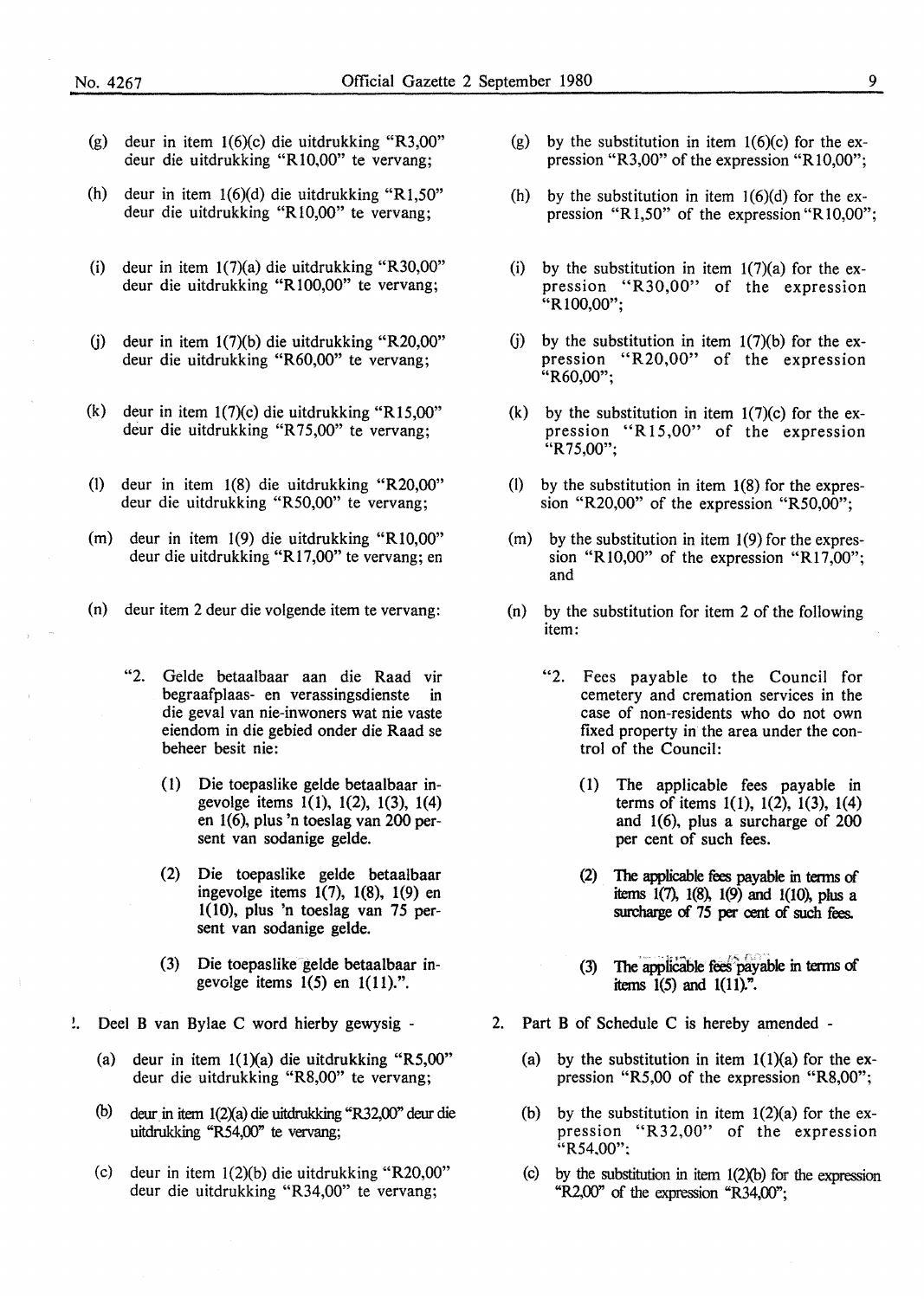- (d) deur in item  $1(2)(c)$  die uitdrukking "R20,00" deur die uitdrukking "R34,00" te vervang;
- (e) deur in item  $1(2)(d)$  die uitdrukking "R20,00" deur die uitdrukking "R34,00" te vervang;
- (f) deur in item  $1(2)(g)$  die uitdrukking "R1,00" deur die uitdrukking "R2,00" te vervang;
- (g) deur in item  $1(3)$  die uitdrukking "R2,00" deur die uitdrukking "R3,00" te vervang;
- (h) dew in item 1(4)(a) die uitdrukking "R 100.00" deur die uitdrukking "R 170,00" te vervang:
- (i) deur in item  $1(4)(b)$  die uitdrukking "R15,00" deur die uitdrukking "R25,00" te vervang;
- (i) deur in item  $1(5)(a)$  die uitdrukking "R0,50" deur die uitdrukking "R 1,00" te vervang;
- (k) deur in item 1(5)(b) die uitdrukking "R0,50" deur die uitdrukking **"R** 1,00" te vervang;
- (I) deur in item 1(5)(c) die uitdrukking "R0,50" dcur die uitdrukking "R 1,00" te vervang;
- $(r<sub>i</sub>)$  deur in item 1(6)(a) die uitdrukking "R18,00" deur die uitdrukking **"R** 10,00" te vervang;
- (n) deur in item  $1(6)(b)$  die uitdrukking "R18,00" deur die uitdrukking "R40,00" te vervang;
- (o) deur in item 1(6)(c) die uitdrukking "R3,00" deur die uitdrukking **"R** 10,00" te vervang;
- (p) dcur in item 1(6)(d) die uitdrukking "Rl,50" deur die uitdrukking **"R** 10,00" te vervang;
- (q) deur in item  $1(7)(a)$  die uitdrukking "R30,00" deur die uitdrukking **"R** 100,00'' te vervang;
- (r) dcur in item 1(7)(b) die uitdrukking "R20,00" deur die uitdrukking "R60,00" te vervang;
- (s) deur in item  $1(7)(c)$  die uitdrukking "R15,00" deur die uitdrukking "R 75,00" te vervang;
- (t) deur in item 1(8) die uitdrukking "R20,00" deur die uitdrukking "R50,00" te vervang;
- (d) by the substitution in item  $1(2)(c)$  for the expression "R20,00" of the expression  $\cdot$  R34,00";
- (e) by the substitution in item  $1(2)(d)$  of the ex.pression "R20,00" of the expression "R34,00":
- (f) by the substitution in item  $1(2)(g)$  for the expression "R 1,00" of the expression "R2,00";
- (g) by the substitution in item  $1(3)$  for the expression "R2,00" of the expression "R3,00";
- (h) by the substitution in item  $1(4)(a)$  for the expression "R 100,00" of the expression "R170,00";
- (i) by the substitution in item  $1(4)(b)$  for the expression "R15,00" of the expression  $^{24}$ R25,00":
- (i) by the substitution in item  $1(5)(a)$  for the expression "R0.50" of the expression "R1,00";
- (k) by the substitution in item  $1(5)(b)$  for the expression "R0,50" of the expression "R1,00";
- (I) by the substitution in item  $1(5)(c)$ , for the expression "R0,50" of the expression "R1,00";
- (m) by the substitution in item  $1(6)(a)$  for the expression "R18,00" of the expression  $^{14}R40,00"$ ;
- (n) by the substitution in item  $1(6)(b)$  for the expression "R 18,00" of the expression  $"R40,00"$ ;
- (o) by the substitution in item  $1(6)(c)$  for the expression "R3,00" of the expression "R 10,00";
- (p) by the substitution in item  $1(6)(d)$  for the expression "R 1,50" of the expression "R 10,00";
- (q) by the substitution in item  $1(7)(a)$  for the expression ""R30,00" of the expression "R100,00";

f,

- (r) by the substitution in item  $1(7)(b)$  for the expression "R20,00" of the expression "R60,00";
- (s) by the substitution in item  $1(7)(c)$  for the expression "R15,00" of the expression  $"R75,00"$ ;
- (t) by the substitution in item  $1(8)$  for the expression "R20,00" of the expression "R50,00";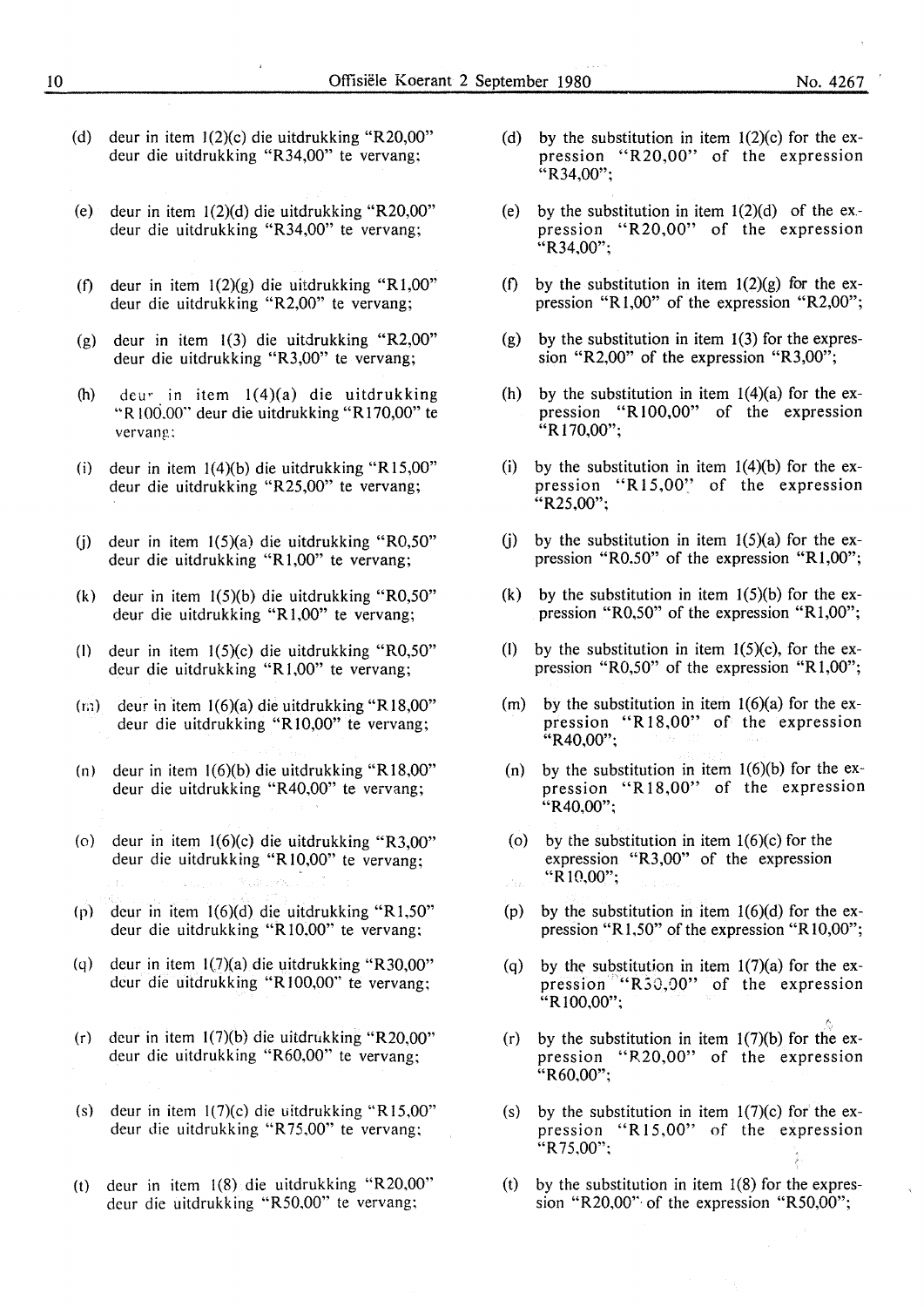- (u) deur in item 1(9) die uitdrukking "Rl0,00" deur die uitdrukking "R 17,00" te vervang; en
- (v) deur item 2 deur die volgende item te vervang:
	- "2. Gelde betaalbaar aan die Raad vir begraafplaas- en verassingsdienste in die geval van nie-inwoners wat nie vaste eiendom in die gebied onder die Raad se beheer besit nie:
		- ( 1) Die toepaslike gelde betaalbaar ingevolge items 1(1), 1(2), 1(3), 1(4) en 1(6), plus 'n toeslag van 200 persent van sodanige gelde.
		- (2) Die toepaslike gelde betaalbaar ingevolge items 1(7), 1(8), 1(9) en 1(10), plus 'n toeslag van 75 persent van sodanige gelde.
		- (3) Die toepaslike gelde betaalbaar ingevolge items 1(5) en 1(11).".

No. 158

2 September 1980

#### VERBETERINGSKENNISGEWING

Die goewermentskennisgewing wat op 15 Augustus 1980 gepubliseer is onder die opskrif "MUNISIPALITEIT VAN SWAKOPMUND: WYSIGING VAN GESONDHEIDSREGULASIES" word hierby verbeter deur die nommer daarvan te verander na 147.

No. 159 2 September 1980

#### **MUNISIPALITEIT VAN OKAHANDJA:**

#### **WYSIGING VAN BEGRAAFPLAAS-REGULASIES**

Die Uitvoerende Komitee van die Blankes het kragtens artikel 243 van die Munisipale Ordonnansie 1963 (Ordonnansie 13 van 1963) die regulasies goedgekeur wat in die Bylae vervat is en deur die Munisipaliteit van Okahandia gemaak is om die Begraafplaasregulasies, afgekondig by Goewermentskennisgewing 55 van 15 April 1967, te wysig.

#### **BYLAE**

Bylae C word hierby gewysig -

(a) deur tarief 1 deur die volgende tarief te vervang:

- (u) by the substitution in item 1(9) for the expression "R10,00" of the expression "R17,00";
- (v) by the substitution for item 2 of the following item:
	- "2. Fees payable to the Council for cemetery and cremation services in the case of non-residents who do not own fixed property in the area under the con-<br>trol of the council of the council
		- (1) The applicable fees payable in terms of items 1(1), 1(2), 1(3), 1(4) and 1(6), plus a surcharge of 200 per cent of such fees.
		- (2) The applicable fees payable in terms of items 1(7), 1(8), 1(9) and 1(10), plus a surcharge of 75 per cent of such fees.
		- (3) The applicable fees payable in terms of items  $1(5)$  and  $1(11)$ .".

No. 158

2 September 1980

#### **CORRECTION NOTICE**

The government notice published on 15 August 1980 under the heading "MUNICIPALITY OF SW AKOP-**MUND: AMENDMENT OF HEALTH REGU-**LATIONS" is hereby corrected by the alteration of its number to 147.

No. 159 2 September 1980

#### **MUNICIPALITY OF OKAHANDJA:**

#### **ADMENDMENT OF CEMETERY REGU-LATIONS**

The Executive Committee of the Whites has under section 243 of the Municipal Ordinance, 1963 (Ordinance 13 of 1963), approved the regulations which are set out in the Schedule and made by the Municipality of Okahandja to amend the Cemetery Regulations, promulgated by Government Notice 55 of 15 April 1967.

#### SCHEDULE

Schedule C is hereby amended -

(a) by the substitution for tariff 1 of the following tariff: